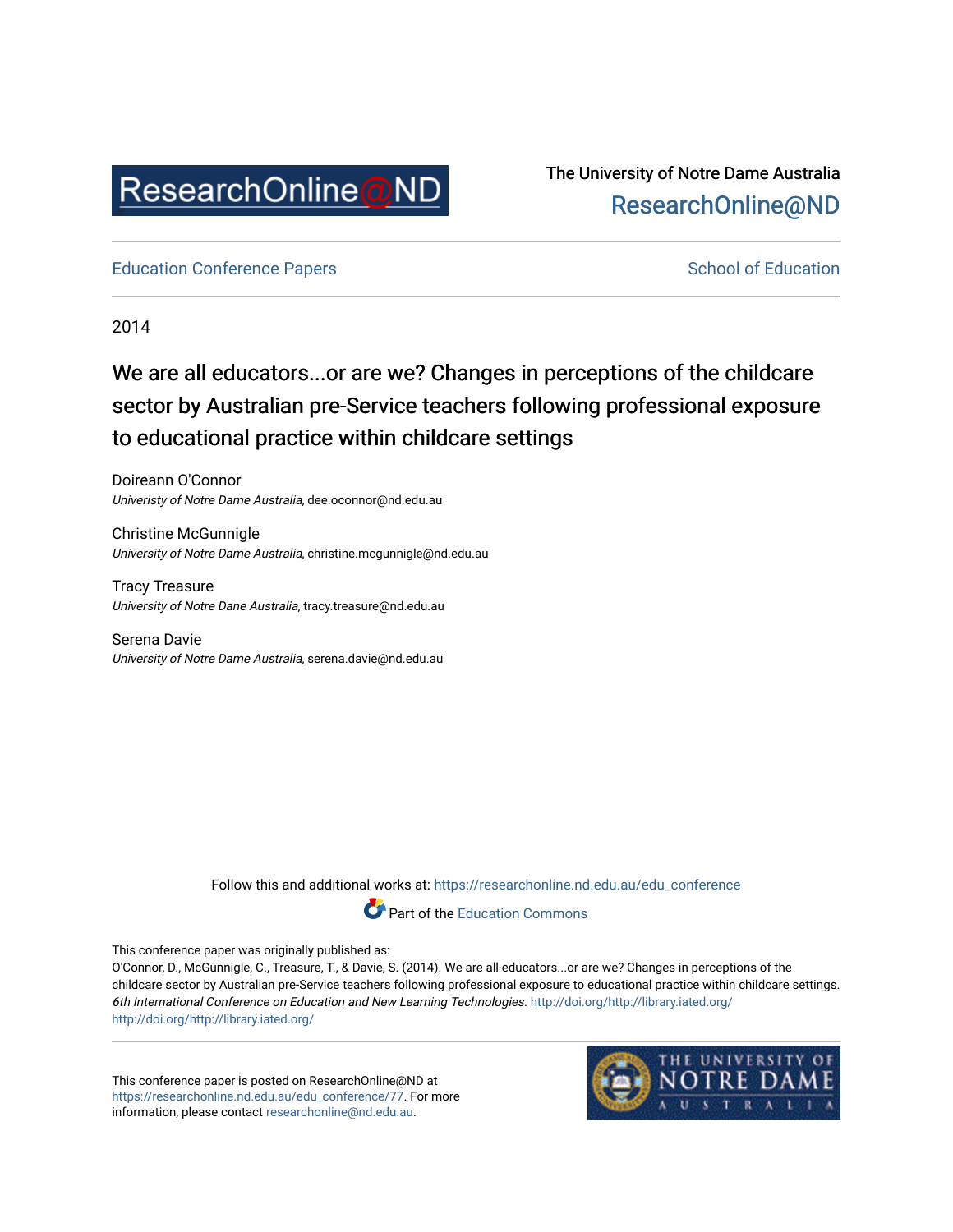# **WE ARE ALL EDUCATORS…OR ARE WE? CHANGES IN PERCEPTIONS OF THE CHILDCARE SECTOR BY AUSTRALIAN PRE-SERVICE TEACHERS FOLLOWING PROFESSIONAL EXPOSURE TO EDUCATIONAL PRACTICE WITHIN CHILDCARE SETTINGS**

### **O'Connor, D., McGunnigle, C., Treasure, T. & Davie, S.**

*The University of Notre Dame, Australia*

#### **Abstract**

This paper presents the findings of a research project investigating the perceptions and expectations held by pre-service teachers regarding the childcare sector. It presents the views of a group of preservice teachers both before and after their exposure to practice within childcare following a ten week practicum. The personal experiences of the research participants impacted greatly on their evolutionary understanding of and attitude towards the Childcare Sector.

It offers a contribution to the developing body of research relevant to the Australian Government policy that requires qualified teachers to be employed in Childcare Services by 2014. This policy evolved as a response to the 2006 report by the Organisation of Economic Cooperation and Development (OECD), Starting Strong II, which clearly illustrated the need for Australia to make changes within the early childhood sector to improve consistency and quality in the early years.

Pre-Service Teachers in their third year of a four year teaching degree at The University of Notre Dame, Australia were interviewed before and after embarking on a ten week practicum within the childcare sector. Thematic analysis of the data produced several key concepts that illuminated issues of identity conflict across the care and education divide.

The data gathered in this study provides a platform for the paper's comparative discussion on their pre and post perceptions and expectations of the Childcare sector. Both data sets reveal interesting findings in relation to the impact of exposure to childcare practice on pre-service teacher's perceptions of childcare. The qualitative data also sheds lights on the way in which their perspectives changed, and the reasons for the changes. Identity issues were identified within each phase of the data.

Issues pertaining to identity feature strongly within the findings of the study. Individual pre-service teachers experienced wildly different emotions during their Childcare practicums. Where there was harmony, their perception of Childcare Workers as educators was very strong. Conversely, where conflict or tension formed part of the experience, the discourse on the educational identity of Childcare Workers was markedly different. The data exposes an evolving identity crisis within the sector. Between educators who care and carers who educate there lies a tale of division within our Early Childhood Community. The authors analyse this finding through the lens of professional identity and argue for the need for unity within the sector. Unity in mutual respect for the contribution of the other within a paradigm of holism and educare is vital. Divisions across identity lines weaken the sector as a collective whole and prevent the emergence of opportunities for all involved to work collaboratively to develop a better deal for Australia's children.

This paper makes a necessary contribution to the current research context where research on perspectives of teacher-educators within Childcare is limited. It is particularly pertinent in the context of Australia's implementation of the policy requiring a qualified teacher to be employed within childcare settings from 2014 onwards.

Keywords: Early Childhood Education, Childcare, Educare, Professional Identity, Professional Status, Teachers, Childcare Workers, Pre-Service Teachers, Practicum.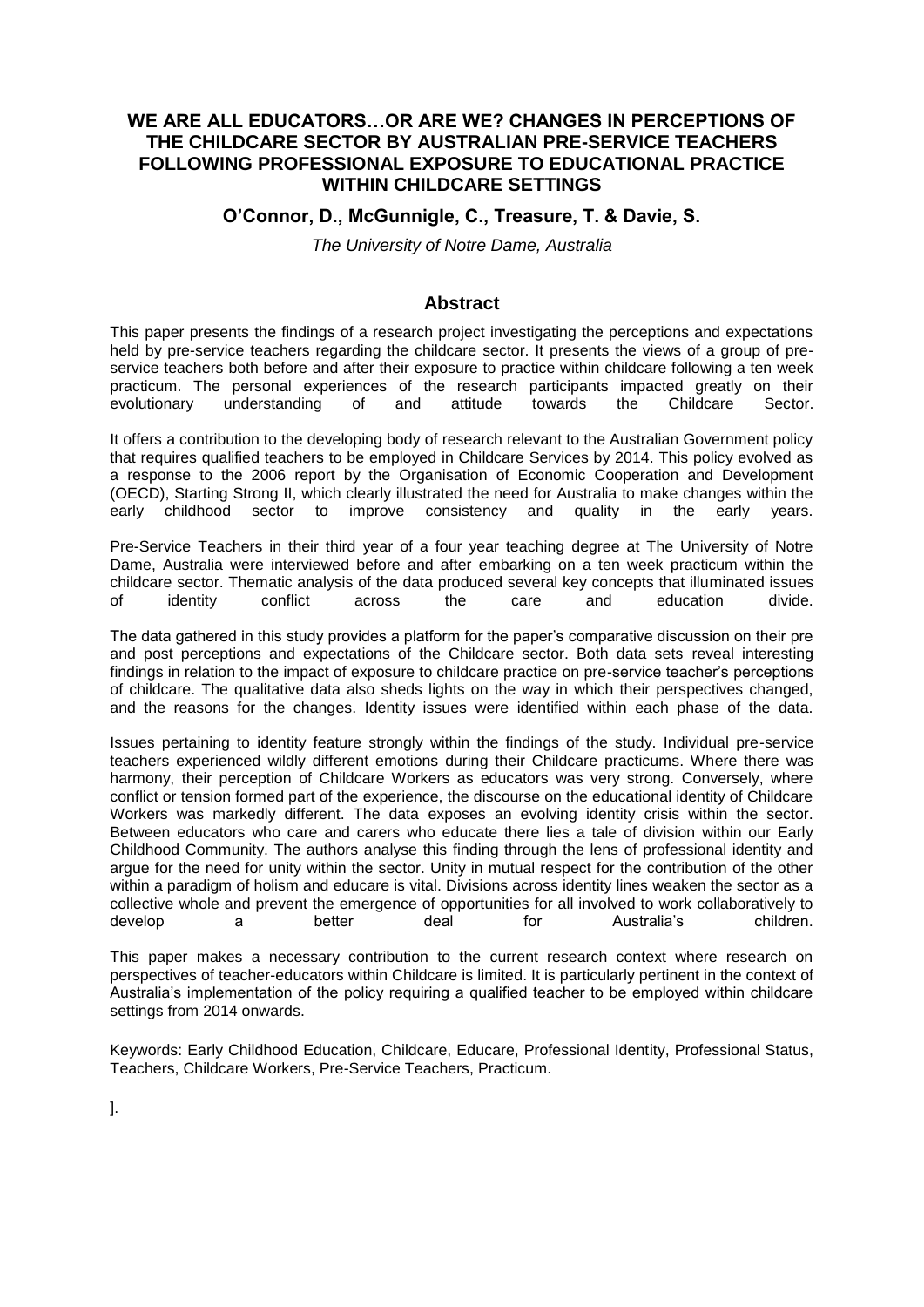## **1 THE WESTERN AUSTRALIAN CONTEXT FOR EARLY CHILDHOOD EDUCATION AND CARE**

Extensive research exists advocating for high quality early learning experiences for children from birth to eight years (Tayler, 2012; National Scientific Council on the Developing Child 2004; McCain, Mustard & Shanke 2007). In particular, research suggests that children who experience quality education and care settings in the pre-compulsory school setting have improved opportunities for success in later learning (OECD, 2006; Tayler, 2012). The Australian Government has enacted a policy ensemble known as the *National Quality Framework* in an attempt to act on international research evidence regarding the need to improve quality in early years settings, in particular, long day care centres.

Historically, the education and care of children in Australia has been segregated. In the 1900's childcare existed in the form of 'Day Nurseries' (Brennan, 2009 in Bowes & Grace, 2009). 'Day Nurseries' were said to offer care for children, as opposed to educating them, and this dichotomous relationship has existed until the *National Quality Framework* was enacted in 2009. Several influences have been pivotal in the Government's movement towards improved quality, through the integration of care and education, in childcare within Australia.

The Organisation for Economic Cooperation and Development (OECD) released their paper, *Starting Strong II* in 2006. This report clearly illustrated that when compared to other countries of comparable economic status, Australia was well behind in regards to investment in the early years. This lack of investment in the early years was interpreted as correlating to poor output by the nation. The link between early investment and long term output, and therefore, long term gains for society is widely accepted (Heckman 2007; Currie 2009). The OECD's report also articulated the need for the Australian Government to initiate a unified approach toward the early years, where education and care are viewed as integrated rather than dichotomous.

The Australian Government's vision to unite education and care was made explicit in their paper, *Investing in the Early Years – A National Early Childhood Development Strategy (2009a).* The purpose of this strategy was to draw on international research, including that presented in the OECD's *Starting Strong II (2006),* to communicate the Governments interest in raising quality in settings involving children aged birth to 8 years. This strategy acknowledged the important opportunity that exists in long daycare centres to address development concerns early and therefore minimise the impact of risk factors (COAG, 2009a). The strategy explicitly states that it seeks to improve, "health, cognitive and social development leading to improved transition to school and improved educational, employment, health and wellbeing outcomes" (COAG, 2009a, p. 4).

The *National Quality Framework (2009b)* is a derivative of Investing in the Early Years – A National Early Childhood Development Strategy. The Framework identified the need for streamlined regulatory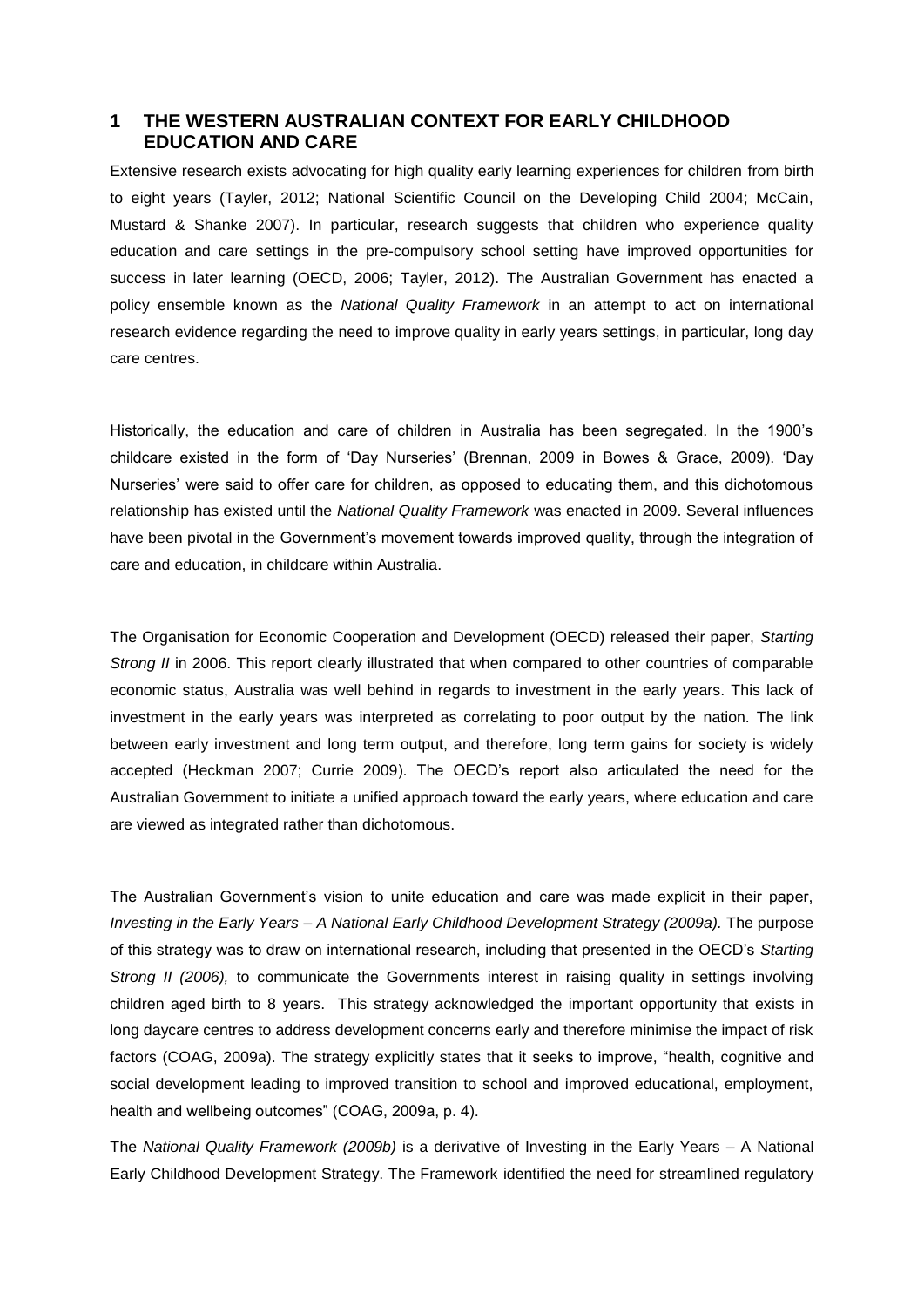arrangements, including quality assurances, for children aged from birth to eight years of age (COAG, 2009b). This framework comprises four initiatives, namely: a national legislative framework, a National Quality Standard (including the *Early Years learning Framework)*, a national quality rating and assessment process and a new national body called ACECQA. The *National Quality Standard*  (COAG, 2009b) outlines specific standards of quality required of services that provide both care and education for children from 0 to 5 years of age. The Standard is based on international research, as noted in *The Guide to the National Quality Standard (COAG, 2010),* and is designed to "give services and families a better understanding of a quality service" (ACECQA, 2012). The seven Standards comprise elements of both process and structural interpretations of quality, as suggested in empirical research (Ishimine, Tayler & Bennett, 2010; Ramey & Ramey, 2006; Tayler, 2009 ;)

*The Early Years Learning Framework: Belonging, Being and Becoming (DEEWR, 2009)* which forms one part of the *National Quality Framework* provides an outline for educators working with children aged birth to age 5. As a national policy, this document is intended to provide outcomes, principles and practices for a range of early childhood contexts. The document advocates that children have 'agency and voice' and that educators should view the child holistically.

In advocating holistic education, the EYLF draws upon research;

"children who experience a greater sense of holistic well-being are more likely to learn in effective ways, engage in healthy and fulfilling social behaviours, and invest in their own and others' well-being and in the sustainability of the planet, as they take up their social, professional and leadership roles in adulthood" (Gordon, O'Toole & Whitman, 2008, p.9).

The principles and practices outlined in the document emphasis the role of the educator in providing children with opportunities to play, to learn, to enjoy a childhood and to be provided with continuity in their learning.

The Childcare Act of 2007outlines regulatory requirements for compliance by services in order to operate as a childcare facility, with particular focus on licensing arrangements for services. An important aspect of The *Childcare Act (2007)* is that it specifically states its focus on care prior to school age, explicitly excluding children aged 3 years and above enrolled in educational programs on school sites.

The *Education and Care Services National Law (WA) Act (2012a)* is a Western Australian legislation enacted in 2012. This Act made significant changes to several pre-existing Acts, including the *Childcare Act 2007*. This legislation noted the role of services in providing for both the education and care of children, and this is clearly articulated in the stated objectives. Of particular importance, The *Education and Care Services National Law (WA) Act (*2012a) included the procedure for being audited against the National Quality Standard (COAG, 2009b) and the responsibility of the regulatory body, the Australian Children's Education and Care Quality Authority (ACECQA), in governing this process.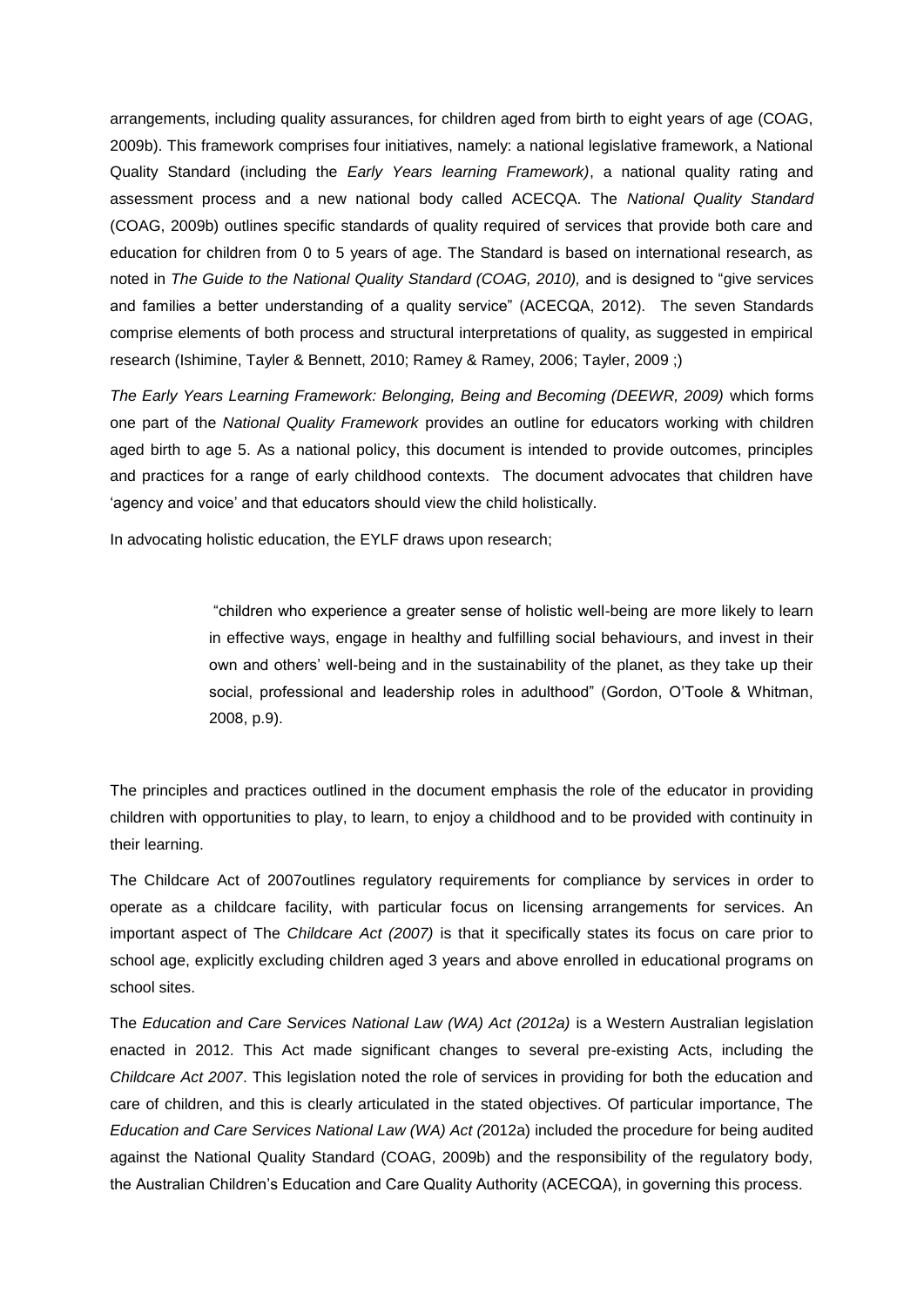In Western Australia over the last century, early childhood services were "predominantly ... singlepurpose facilities addressing care, health or education. Broadly speaking, the Commonwealth (federallevel) Government led the child care system and the various state and territory governments have led the preschool systems" (Tayler, 2012, p. 8). In 2012, the Western Australian Education Department created the Office for Early Childhood and Development. This Office holds responsibility for 0-3 years olds in long day care centres, located on school sites, and is a significant move towards integrating education and care.

These policy changes, have had implications for childcare service provision within Western Australia (WA). Historically, the aim of the school has been education, and the aim of the childcare service, 'to care' (Childcare Act, 2007; School Education Amendment Bill, 2012b). Whilst other states within Australia have provided for integrated service delivery for some years (Press, Sumsion & Wong, 2010), a unique time exists within WA, as services not only attempt to integrate education and care sectors, but also comply with standards of quality within their service. As part of the *National Quality Framework (COAG, 2009)* educators in the childcare sector are responsible for implementing the *Early Years Learning Framework,* a document advocating for the integration of education and care across 0-5 year old settings.

### **2 THE RESEARCH PROJECT**

The policy context and its resultant requirement that Early Childhood Education and Care settings employ a qualified Early Childhood teacher is the subject of much debate across the sector(s) in WA. There is much anecdotal evidence that qualified teachers are reluctant to work within the childcare sector. Universities that train Early Childhood Teachers are required to integrate practicum time spent directly with children under two years of age into their course's practical experience components. This requires direct contact with the childcare sector as pre-service teachers. A previous Australian study analysed whether a practicum in a childcare setting would improve attitudes to childcare and willingness to consider working within childcare settings (Thorpe, Millear & Petriwskyj 2012). Quantitative measures of attitudes to childcare and levels of willingness to work in childcare were taken before and after the practicum experience. Unsurprisingly, the study found considerable individual differences influenced by the individual experience of each student. The influencing factors were the relationship they had with the childcare based educators and leaders as well as their opinion on the quality of the model of education undertaken within their host service (Thorpe, Millear & Petriwskyj 2012)..

The research team behind this project wished to delve into the impact of that all important individual experience. A mixed methodology was decided upon which included a significant qualitative element allowing for a nuanced thematic analysis of the individual experience. A cohort of 38 pre-service teachers were surveyed and of those, 17 took part in the interviews. Both surveys and interviews were conducted before and after the childcare practicum.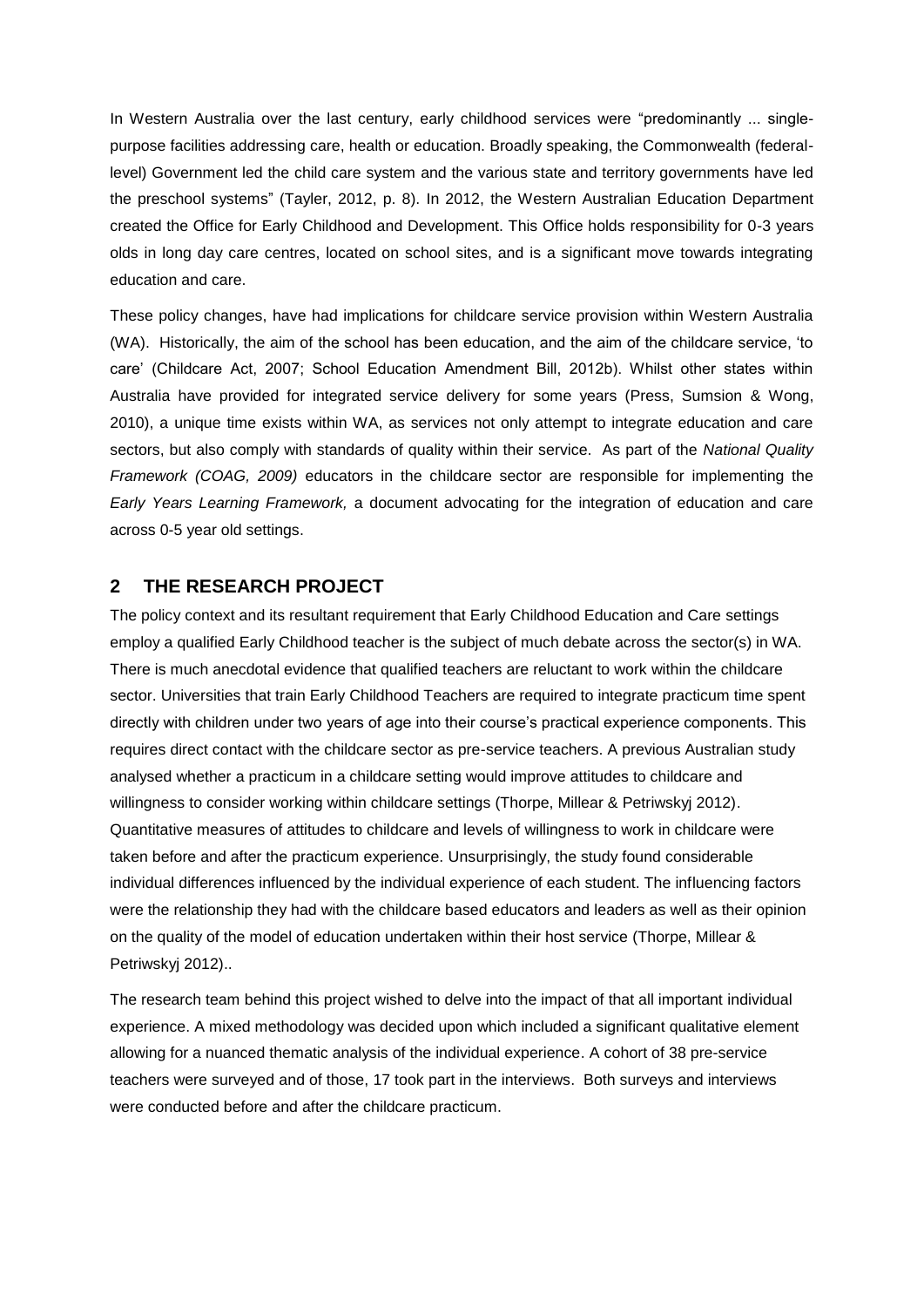# **3 FINDINGS**

This paper presents one of the qualitative findings of the study. Issues of identity emerged very strongly from the qualitative data. Identity based trepidation was evident within the pre-practicum cohort and identity based concrete opinions were evident in the post-practicum data. The surprising element was that the data sets did not match. Pre-practicum fears and trepidations on identity issues did not correlate to ending the practicum with these fears realised. Participants regardless of their prepracticum positionality were strongly influenced by the positivity or negativity of their individual experience. The relationships were the cornerstone of their individual experiences. The dynamic between them as educators and the childcare workers as educators was the central point of all harmony and all conflict. With the relationships as the cornerstone of their experience, what was the cornerstone of their relationships? In the vast majority of cases, identity was.

## **3.1 Varying levels of education and knowledge as an identity based issue**

Where there was harmony within the relationships, there was mutual respect on the part of both the childcare based educator and the pre-service teacher for the educational role and knowledge of the other. Participants with harmonious relationships respected the educational input of their hosts.

'I think they know a lot more than I thought they would. I thought that because they only go to college for a year or two and because it's in not in a uni that they wouldn't know as much about the education side of things but they do.'

'The girls I was with were very committed and took it very seriously, were always trying to learn more and were totally conscientious about the education they gave. It's easy to forget that they have lots of experience so they are also learning as they go, especially if they stop and think and reflect and try to find out more and more...which they did'

And they in turn felt respected as knowledgeable educators.

'I know some of the girls didn't like it as much as I did. I got on very well because I liked them and they liked me. They were very interested in the degree and very respectful of the fact that I had a lot of theoretical knowledge around child development and children's learning. They didn't run it down at all and made me feel like a valued part of the team, someone who has knowledge.'

'We all felt really accepted, the centre really appreciated our contributions'

The converse was also true within the cohort of participants that had a negative experience and negative relationships. Where negativity dominated the professional relationship, it was often motivated by a foundational lack of respect for the educational qualification and knowledge base of the other.

'I was made to feel like kind of worthless from the start, the girls in my room didn't even use my name, they just called me student'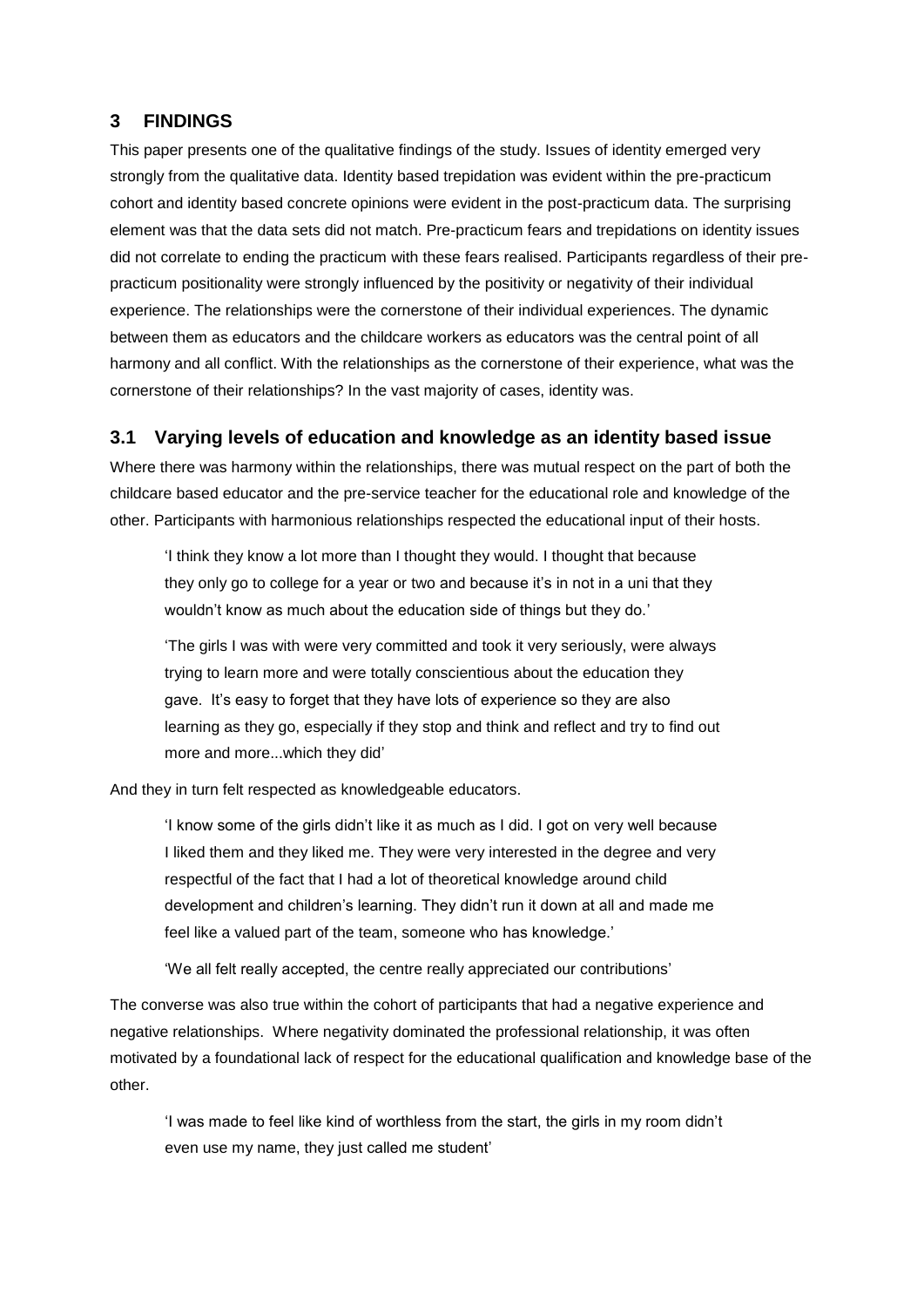Many of the participants who experienced negativity in their relationships on the practicum and identified the issue of respect as a primary cause, also identified a sense of defensiveness or reactionary inferiority in relation to the divide of being degree trained rather than non degree trained.

'I don't know how many times a day I heard *what would you know you are only a student*. I think they had a hang up about the degree and went out of their way to belittle it.'

It also emerged strongly that this resulted in equal amounts of defensiveness on the part of the preservice teacher participants who more often than not responded with a similar reaction to the educational base of the other.

'It made me feel defensive, I mean they went to TAFE for one year and I've been in uni for three, soon four, who was she to talk down to me? I think I know as much if not more than her. She didn't know much anyway from what I could see'

In almost all cases, the dynamics of the relationship were set down in the early days of the practicum, certainly within the first two weeks. The origin of the relationships were largely centred on judgment of each other knowledge base. In some cases this was immediate. The participant felt within the first couple of days that the childcare based educators resented their presence and resented their training. In other cases, it evolved from things that happened within the flow of the day and resulted in one judging the other on a pedagogical level.

'I think it is really important to stay calm when you are dealing with challenging behavior. She knew that I didn't approve of how she reacted and then she got defensive, talking down teachers and talking down the degree too. We didn't really respect each other's knowledge and we both knew it. It's hard to come back to a good place once that's out there'

#### **3.2 Conditions of employment as an identity based issue.**

Where there was negativity within the professional relationships, the practicum experience was generally viewed negatively by the participants. It also correlated directly with their decision not to seek employment in childcare post graduation as an Early Years teacher. The conditions of employment were all highlighted by this group as a further rationale for their decision to write childcare off as a viable career option.

'They get paid less, they get less holidays, the days are longer, no thanks. I mean, I didn't really enjoy it, I thought the girls were mean but to give them their due its actually really hard work and there is no way that I am going to work somewhere I don't enjoy for the kind of conditions they offer, I didn't spend four years at university getting a professional qualification so that I could work under those conditions, no thanks'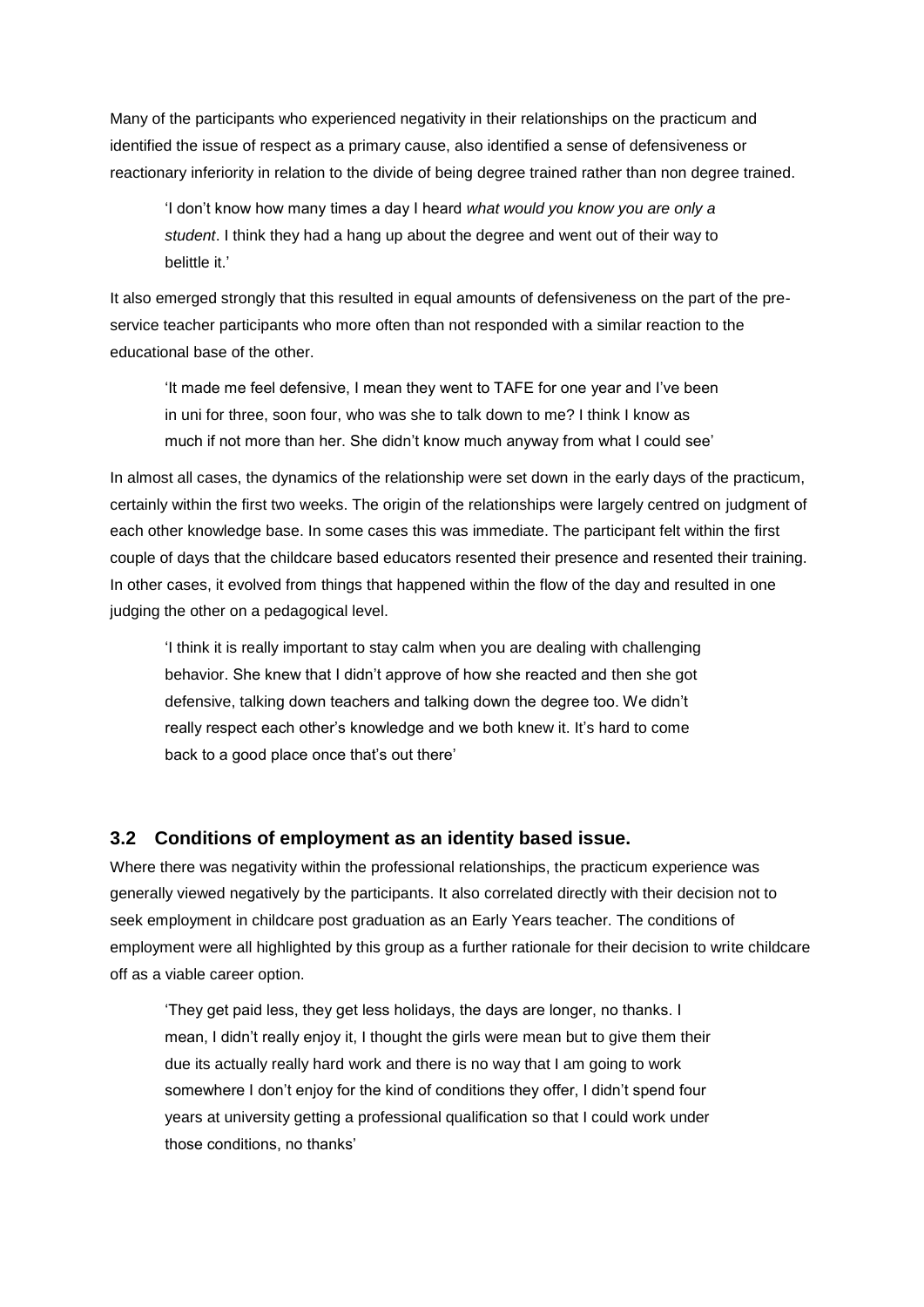Unfortunately, even when the experience was enjoyed and the relationships were positive; the conditions of employment were an obstacle to the participant's ability to envisage themselves seeking employment within the childcare sector.

'I would probably choose a school but only because of the hours and the pay, I really enjoyed my prac' 'I really enjoyed childcare, and I'd work there, if it paid better'

#### **3.3 Status as an identity based issue.**

Status was raised at both the pre and post-practicum interviews. Participants at the pre-practicum stage were concerned about their status as an educator in childcare. There was definite and strong opinions that educators in schools held a higher status within their community. Most felt that this was justified as they were four year degree trained and worked solely in the field of education rather than in the less defined educare sector.

'I think teachers in schools have a higher status and are more respected in general because they have a degree and teaching is a profession and everyone knows what it is whereas childcare is less defined and the training requires less of a commitment and it's also less competitive to get on the training in the first place. That kind of makes sense I suppose'

The post practicum data showed a similar assessment of the difference in levels of status between the two educational sectors. However, there was a very marked turn around in the participant's views around the justification of this difference.

'I think Educators in childcare work as hard, actually they work a lot harder than Educators in schools. It is really wrong that they get less recognition for that.'

'It's also developmentally a very important time in children's lives and they do an amazing job at balancing the care and educational needs. It's a tough job, tougher age range and tougher, longer hours. I think that they should get more recognition for what they do, more appreciation and definitely more status, people have no idea how hard they work and how much they achieve,'

Unfortunately, the issue of status as a marker for their identity resulted in many pro-childcare Educators choosing not to view it as a viable career option.

I absolutely loved working in childcare, I loved the age group of the kids and the play based approach and the real sense of making a difference. I am disappointed that the pay is so low and the hours are so long and the holidays are so bad but I think I could get over all of that but I don't know if I could get over the status issue. I am pretty sure that my family would be disappointed if I went into childcare rather than into a school.'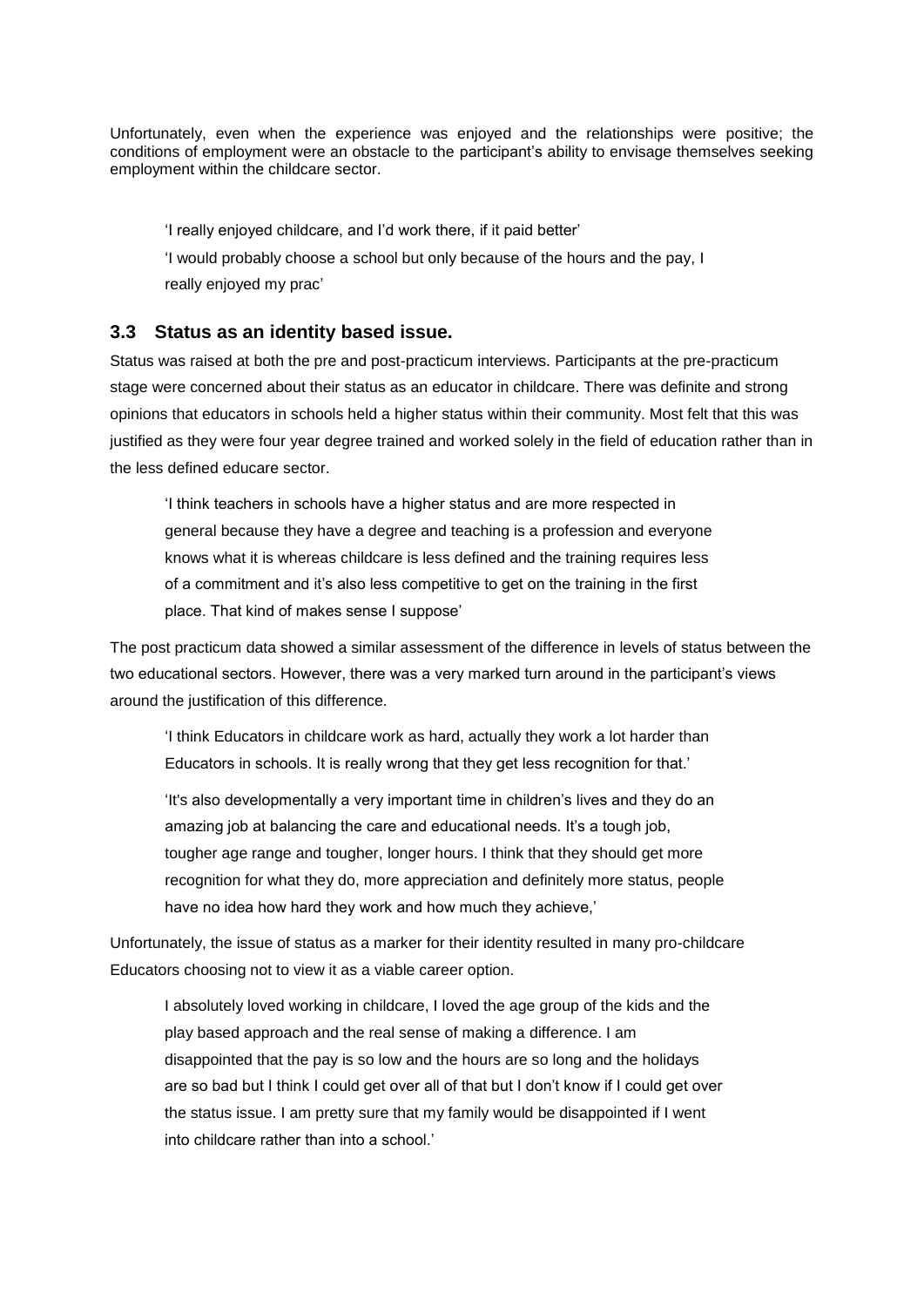### **4. CONCLUSION**

This paper has focused on some issues of identity as educators within a divided care and education system within Western Australia's Early Years sector. Pre-Service teachers are being encouraged by the policy directions to take up positions within childcare settings as well as within schools. The participants of this study are generally reluctant to do so. The biggest reason for this choice is that they experienced negative relationships while on their childcare practicum which have unfortunately negatively coloured their view of the sector. It is notable that the data shows that those negative relationships stemmed form feelings of division and lack of mutual respect for educators from both systems.

For those whose experiences and relationship were positive, reluctance to work within the sector was also present. This reluctance stemmed from an interpretation on the part of the participants of the practicalities of working in one side of the sector over another. The issues of pay, conditions and professional status all impacted heavily on their decision making process. A minority of participants were able to overcome these issues and embrace the childcare sector as their natural pedagogical home.

'I loved it, from day one I loved it, I can't see myself anywhere else now, I just want to finish my degree and get straight into childcare, it suits me down to the ground; play based, holistic and developmentally meaningful in terms of the impact I can make, I love every bit of it.'

Even those participant's who made the decision that working within childcare is not in their future, could see the value of the childcare practicum however. This was the case in the vast majority of participants.

'I'm so glad I had that experience with children in those developmental areas because I would not have had that in any other environment'

## **REFERENCES**

- *[1]* Council of Australian Governments (COAG). (2009a*). Investing in the early years. A national early childhood development strategy: July 2009.* Canberra: Commonwealth of Australia.
- *[2]* Council of Australian Governments (COAG). (2009b). *National quality standard for early childhood education and care and school age care*. Canberra: Australian Government Department of Education, Employment and Workplace Relations.
- *[3]* Commonwealth Government of Australia. (2012). *Education and care services national law (WA) Act 2012*. Retrieved from [http://www.austlii.edu.au/au/legis/wa/num\\_act/eacsnla201211o2012414/](http://www.austlii.edu.au/au/legis/wa/num_act/eacsnla201211o2012414/)
- [4] Commonwealth Government of Australia. (2012b). *School education amendment bill 2012.*  Retrieved from [http://www.parliament.wa.gov.au/Parliament/bills.nsf/9C3F5760B9E6EF2148257A850006E58](http://www.parliament.wa.gov.au/Parliament/bills.nsf/9C3F5760B9E6EF2148257A850006E580/$File/Bill315-1.pdf) [0/\\$File/Bill315-1.pdf.](http://www.parliament.wa.gov.au/Parliament/bills.nsf/9C3F5760B9E6EF2148257A850006E580/$File/Bill315-1.pdf)
- [5] Currie, J. 2009. Healthy, wealthy and wise: Socio-economic status, poor health in childhood and human capital development. *Journal of Economic Literature 47*(1) p.87–122.